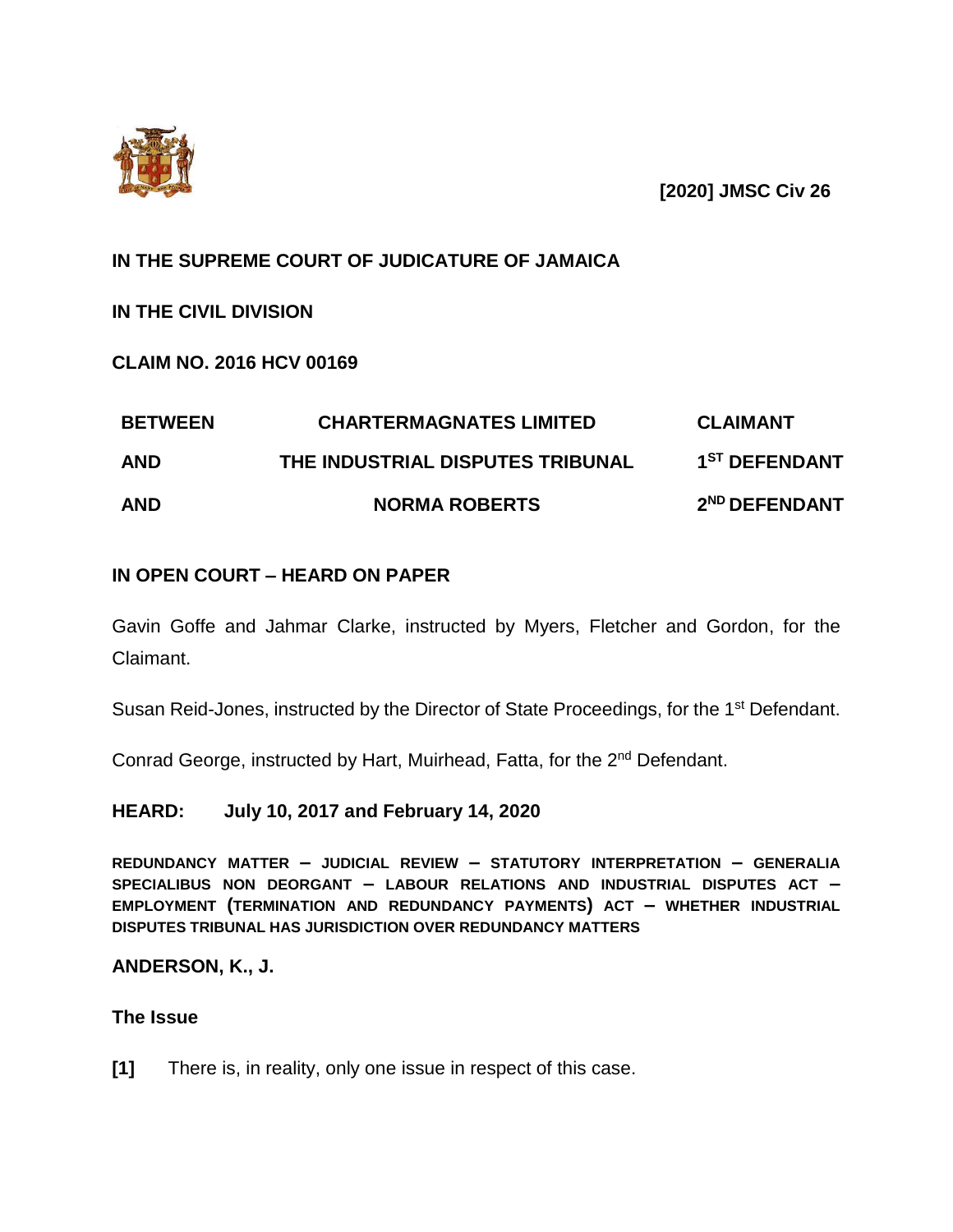**[2]** That issue is as to whether or not the Industrial Disputes Tribunal (IDT) has jurisdiction in respect of redundancy disputes. The grounds in support of the claimant's claim, ought to have been adumbrated in the affidavit evidence of Mr. Audley Gordon, in support of Fixed Date Claim Form and one of those grounds should have been stated as being, *'that the IDT has no jurisdiction over redundancy disputes,'* In any event though, the parties' counsel had, at all times, clearly understood that that was the central issue.

### **The Background**

- **[3]** The IDT exercised jurisdiction over a dispute which existed between Ms. Norma Roberts and Chartermagnates Limited, as regards whether Ms. Roberts should have been made redundant and paid redundancy pay by her former employer – Chartermagnates Limited in circumstances wherein Ms. Roberts employment with the claimant, came to an end, on August 31, 2013. Ms. Roberts was employed with the claimant, from May 14, 1987, until then.
- **[4]** Around August, 2013, the auditing firm, Deloitte and Touche, transferred its business operations to Ernst and Young. Prior to that, Chartermagnates Limited was the service company for Deloitte. When Ernst and Young took over the operations and Deloitte, the Ernst and Young auditing firm, made offers of reengagement to several employees of Chartermagnates Limited including Norma Roberts. Accordingly, Ms. Roberts was re-engaged, albeit then, by a new employer and not on the same terms and conditions of service as existed when she was employed by the claimant.
- **[5]** Ms. Roberts later wrote to the Ministry of Labour, claiming that she was entitled to be paid a redundancy payment by the claimant. The Ministry of Labour organised conciliation meetings, which were unsuccessful.
- **[6]** Thereafter, the Minister of Labour referred that which the Ministry which then considered, as being an, 'industrial dispute' as per **section 2 of the LRIDA**.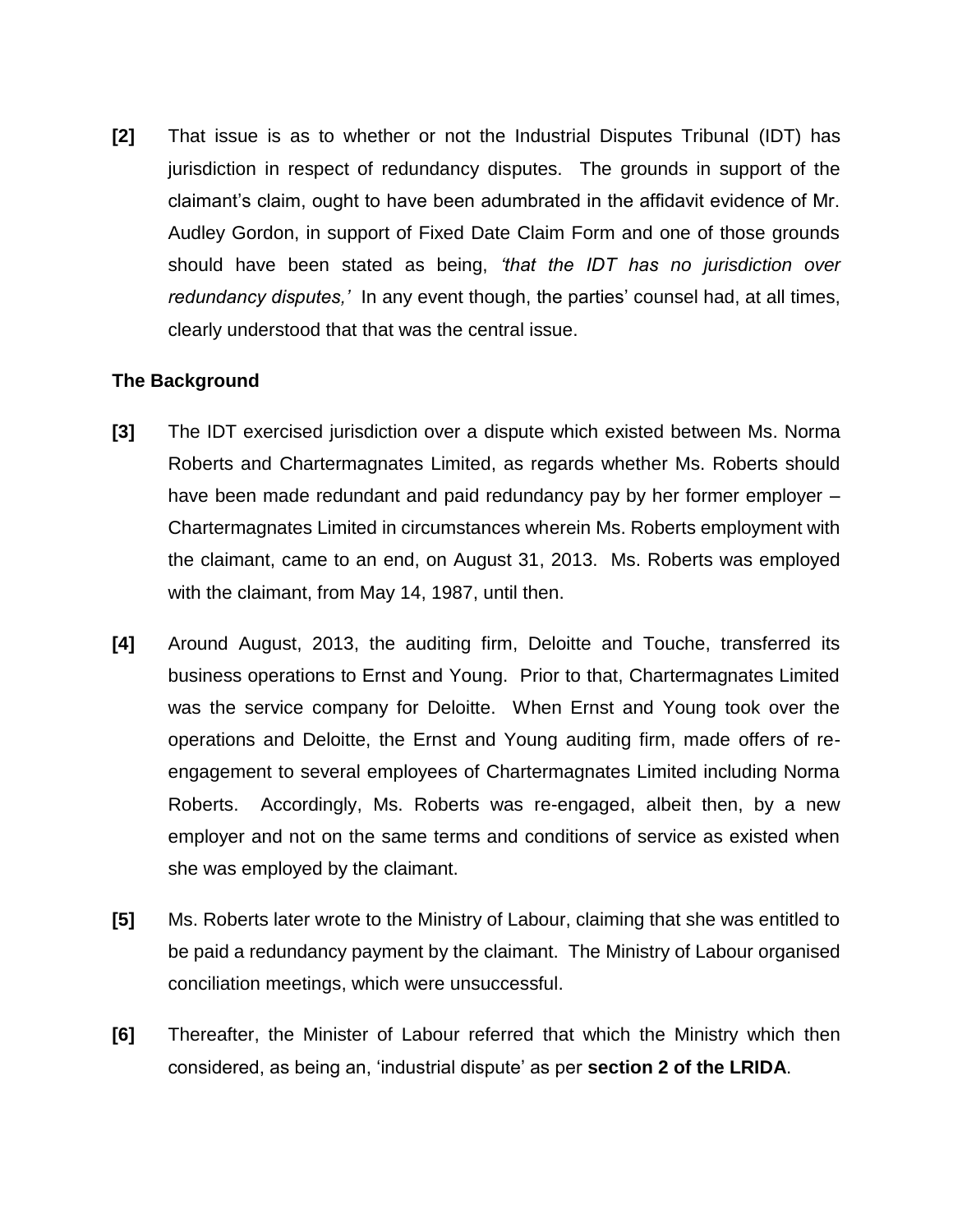- **[7] Sections 9, 10 and 11 of the Labour Relations and Industrial Disputes Act (LRIDA)**, allow for the Minister of Labour to refer an industrial dispute to the IDT for settlement. **Section 11A** permits the Minister of Labour to refer such a dispute, on his or her own initiative.
- **[8] Section 2 of the LRIDA** defines the term, 'industrial dispute' and it can mean various things. One of those things is, *'any matter affecting the privileges, rights and duties of any employer or organization representing employers or of any worker or organization representing workers.'*
- **[9]** The defendant and the interested party, have firmly contended that a dispute regarding redundancy, is an, 'industrial dispute' and that therefore, the IDT has jurisdiction over same.
- **[10]** The claimant has, to the contrary, firmly contended that the IDT does not have jurisdiction over same, since there exists in Jamaica, the **Employment (Termination and Redundancy Payments) Act**, which specifically provides that a Parish Court shall have jurisdiction over such matters (redundancy payment disputes), up to a maximum of \$3 million. The **Employment Termination and Redundancy Payments Act (ETRPA)** it should be noted, makes no reference at all, to the **LRIDA**.
- **[11]** Furthermore, the **LRIDA** was enacted subsequent to the **ETRPA**, but the **LRIDA** has not been amended, to specifically provide for jurisdiction, in respect of redundancy disputes, to be vested either concurrently, or exclusively, with the IDT.
- **[12]** Within that context, it is the claimant's contention that our nation's courts have exclusive jurisdiction over redundancy matters whereas, it is the defendant's contention that the courts' jurisdiction over same, in Jamaica, is now to be exercised concurrently with the IDT, since a matter concerning an alleged failure on the employer's part, to make a redundancy payment, is an, 'industrial dispute',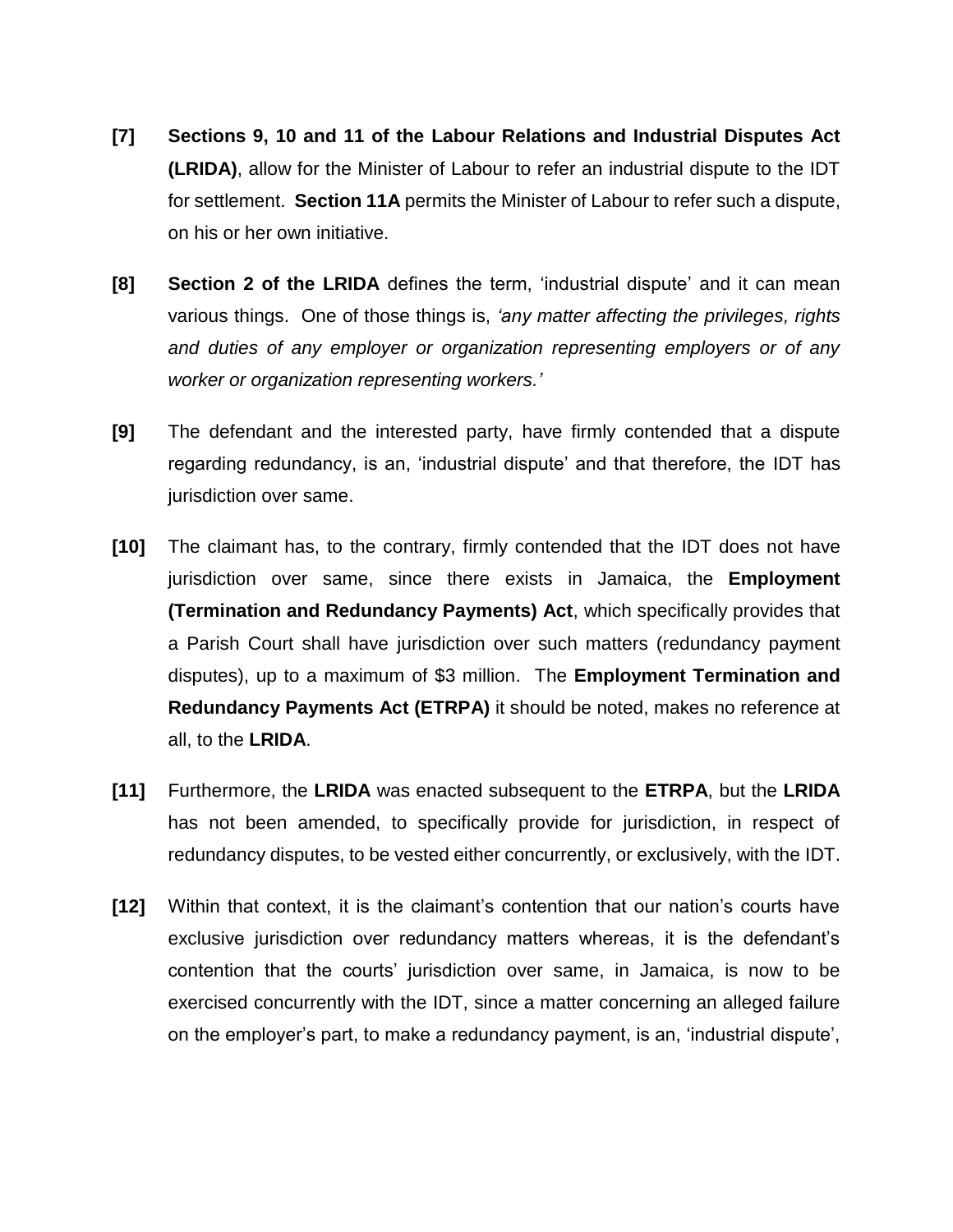since it is a matter affecting the, *'rights and duties of a worker'* and also, of an employer.

- **[13]** For my part, I accept that the general wording of **section 2 of the LRIDA**, does permit it to be, at first glance at least, considered that it applies in respect of a redundancy payment dispute and accordingly, that such a dispute can be referred, by the Minister of Labour, to the IDT for settlement, just as was done, in respect of Ms. Roberts' dispute over same, with the claimant.
- **[14]** The terms of reference sent to the IDT by the Minister of Labour, in respect of the matter at hand, was as follows: *'To determine and settle the dispute between Chartermagnates Limited on the one hand and Ms. Norma Roberts on the other hand over her redundancy payment.'*
- **[15]** Prior to the IDT having begun its hearings into this matter, lead attorney for the claimant wrote to the IDT and informed them, that it was the view of the claimant's counsel, that, this matter did not pertain to an, *'industrial dispute*.' Thereafter, the hearings began on February 16, 2015, at which time, Mr. Goffe, once again, raised objection, to the IDT's jurisdiction in respect of the matter, albeit that on that occasion, he did so, in oral submissions which he then made, before the tribunal.
- **[16]** On both of those occasions when objection to jurisdiction was raised, the IDT informed the Ministry of Labour, of those objections and on each occasion, the Ministry of Labour informed the IDT that it was that Ministry's position that the matter was correctly referred to them. On the second occasion, the Ministry of Labour added that the referral would not be withdrawn. The dispute was thereafter heard and adjudicated on, by the IDT, which made its award, in respect thereof, on November 10, 2015.
- **[17]** At page 5 of the IDT's written reason, underlying their award, the following has been stated*: 'Members of the Tribunal were clear in their minds that the Terms of Reference having been referred to the Ministry of Labour and Social Security on*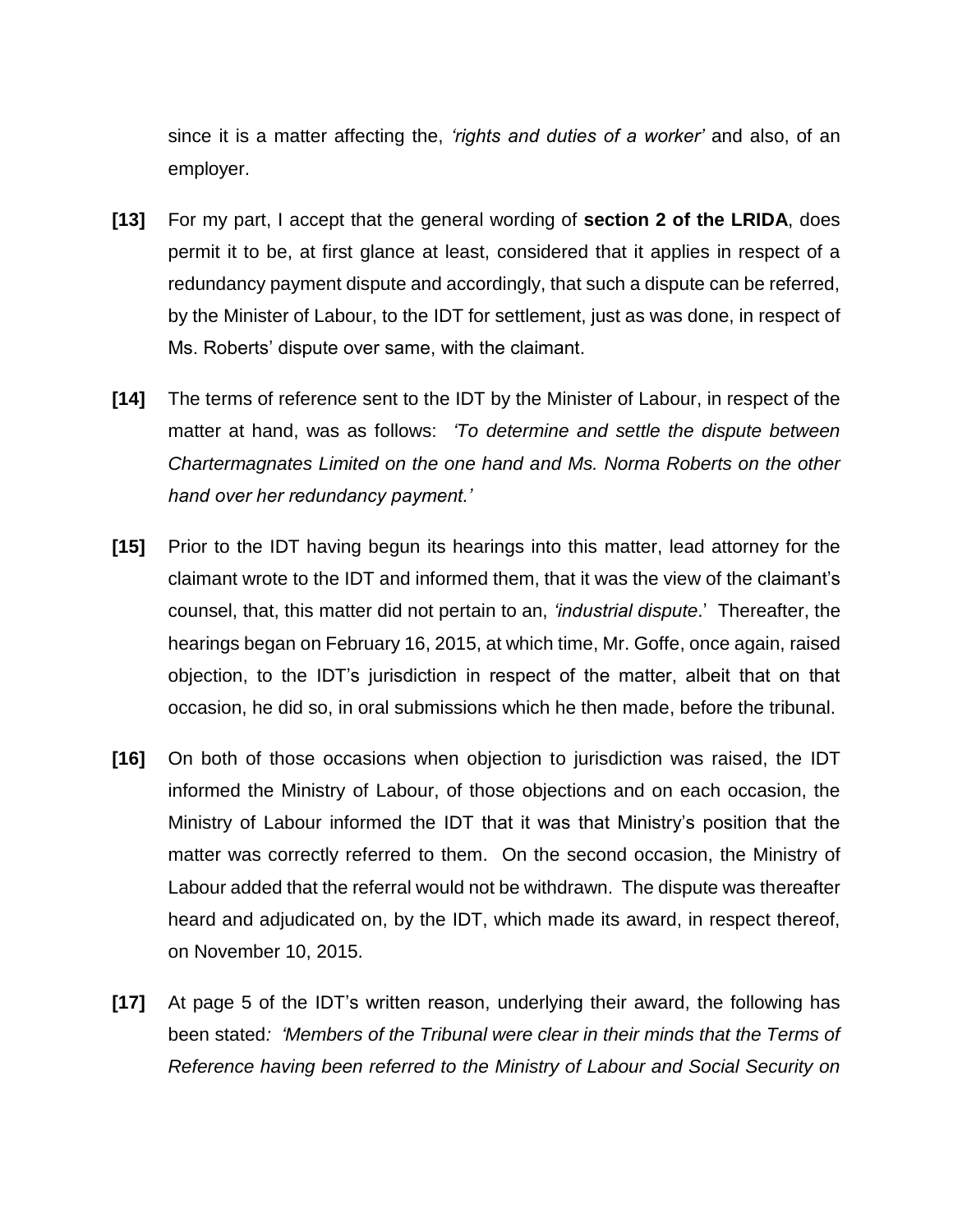*two (2) occasions, and the Tribunal having been informed that the matter was properly referred for settlement agreed that they had the authority to hear this matter.'*

- **[18]** The parties submitted briefs to the IDT and made submissions, via counsel for the claimant and union representatives of the University and Allied Workers Union, on behalf of Ms Roberts. Ms. Roberts gave evidence on her own behalf, whereas, on the other hand, no evidence was led, on the claimant's behalf, at any of the IDT hearings.
- **[19]** Ultimately, the IDT concluded as follows:
	- i) Ms. Roberts' empowerment with the claimant came to an end on August 31, 2013; and
	- ii) Her employment with Ernst and Young, which commenced on September 1, 2013, was not a continuation of her employment with the claimant; and
	- iii) That Ms. Roberts was surreptitiously terminated from her job with the claimant, with effect from August 31, 2013, without the appropriate documentation; and
	- iv) Ms. Roberts' twenty-six years of service with the claimant should have been preserved and accordingly, payment in the form of a redundancy, should have been made to her; and
	- v) The claimants failure to recognize that service and '*compensate her accordingly'* was unreasonable; and
	- vi) Ms. Roberts is to be, *'compensated,'* by the payment of sixty-eight weeks' basic salary, calculated on the salary which she was receiving, as at August 31, 2013. (Italicized for emphasis)
- **[20]** It seems clear to me therefore, that based on the referral to them, the IDT resolved the dispute by concluding that Ms. Roberts had been made redundant by the claimant and ought to have received from the claimant, redundancy pay, as 'compensation'. The IDT therefore awarded to the claimant, sixty-eight weeks of the basic salary which she had been receiving as at August 31, 2013.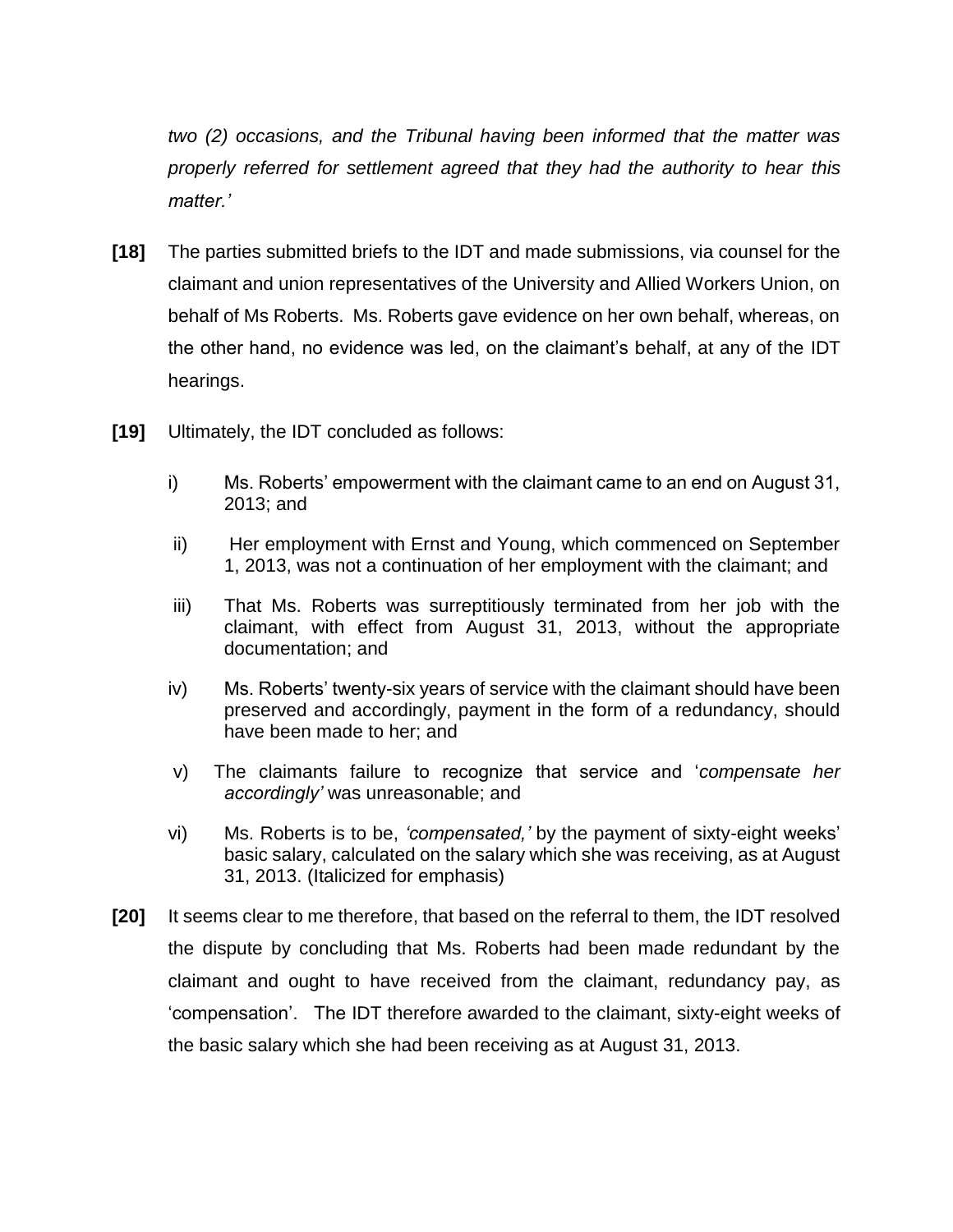### **The law as regards an inferior tribunal having acted without jurisdiction**

- **[21]** If the IDT had jurisdiction over the dispute, then to my mind, they were entitled to have made the award as they did. If though, they did not have jurisdiction over a redundancy dispute, then the award as made, is *ultra vires* the statutory provisions which govern the IDT's jurisdiction and is therefore, null and void.
- **[22]** That would be and is so, because no tribunal can give itself jurisdiction which it does not possess. Equally too, in matters relating to industrial disputes which are referred to the IDT by the Minister of Labour, the IDT does not and cannot derive jurisdiction, from that referral. The jurisdiction of the IDT is derived from the statute which sets out such in detail, albeit in broad and general terms, as is to be expected, in respect of such a tribunal.
- **[23]** In the case: **R v Shoreditch Assessment Committee, ex p Morgan** [1910] 2 KB 859, Farwell LJ, stated as follows, at p 880, *'No tribunal of inferior jurisdiction can by its own decision finally decide on the question of the existence or extent of such jurisdiction: such question is always subject to review by the High Court, which does not permit the inferior tribunal either to usurp a jurisdiction which it does not possess… or to refuse to exercise a jurisdiction which it has… Subjection in this respect to the High Court is a necessary and inseparable incident to all tribunals of limited jurisdiction; for it is a contradiction in terms to create a tribunal with limited jurisdiction and unlimited power to determine such limit at its own will and pleasure - such as a tribunal would be autocratic, not limited – and it is immaterial whether the decision of the inferior tribunal on the question of the existence or nonexistence of its own jurisdiction is founded on law or fact.'*
- **[24]** Thus, it has been stated in the text: Administrative Law, 10<sup>th</sup> ed. [2009], at p 222 – *'If administrative tribunals and authorities could trespass uncontrollably outside their proper fields, there would no longer be order in the legal system. Order can be preserved only if the jurisdictional demarcation disputes can always be carried to the regular courts of law, and so brought within, a unified hierarchy of authority.'*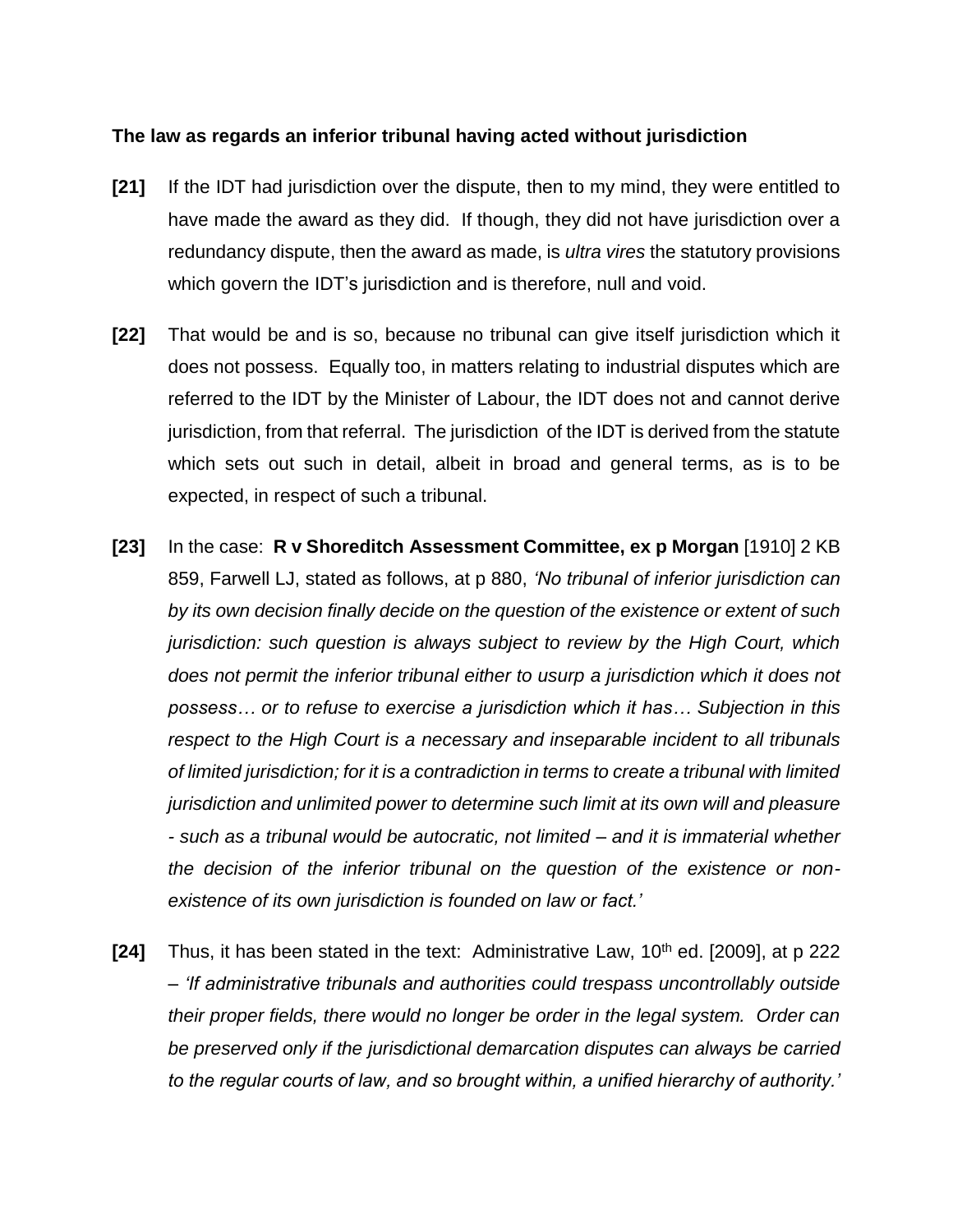- **[25]** The case **Anisminic v Foreign Compensation Commission** [1969] 2 AC 147, is now taken as being the leading example of jurisdictional error by a tribunal in the course of its proceedings. In that case, the Foreign Compensation Commission had rejected a claim for compensation for a property already sold to a foreign buyer, on the erroneous ground that the statutory order in council required that the successor in title should have been of British nationality at a certain date. The majority of the House of Lords held that this error destroyed the Commission's jurisdiction and rendered their decision a nullity, since on a true view of the law, they had no jurisdiction to take the successor in title's nationality into account. By asking themselves the wrong question, and by imposing a requirement which they had no authority to impose, they had overstepped their powers.
- **[26]** In the case **O'Reilly v Mackman** [1983] 2 AC 237, at 278, Ld Diplock stated, in reference to the **Anisminic** case *(op. cit.),* that, *'The breakthrough that the Anisminic case made was the recognition by the majority of this House that if a tribunal whose jurisdiction was limited by statute or subordinate legislation mistook the law applicable to the facts as it had found them, it must have asked itself the wrong question, i.e., one into which it was not empowered to inquire and so had no jurisdiction to determine. Its purported 'determination', not being 'a determination' within the meaning of the empowering legislation, was accordingly a nullity.'*
- **[27]** It is no doubt, with all of that law in mind, as to the result of an inferior tribunal having acted in excess of jurisdiction, if that alleged jurisdictional error is challenged on a judicial review application which is made to a superior tribunal, that the claimant's counsel have rested the claimant's case, on the mantle that the IDT acted in excess of its jurisdiction in having adjudicated on a dispute as to redundancy and in having, arising from that dispute, made an award of, 'compensation' to be paid by the claimant to Ms. Roberts.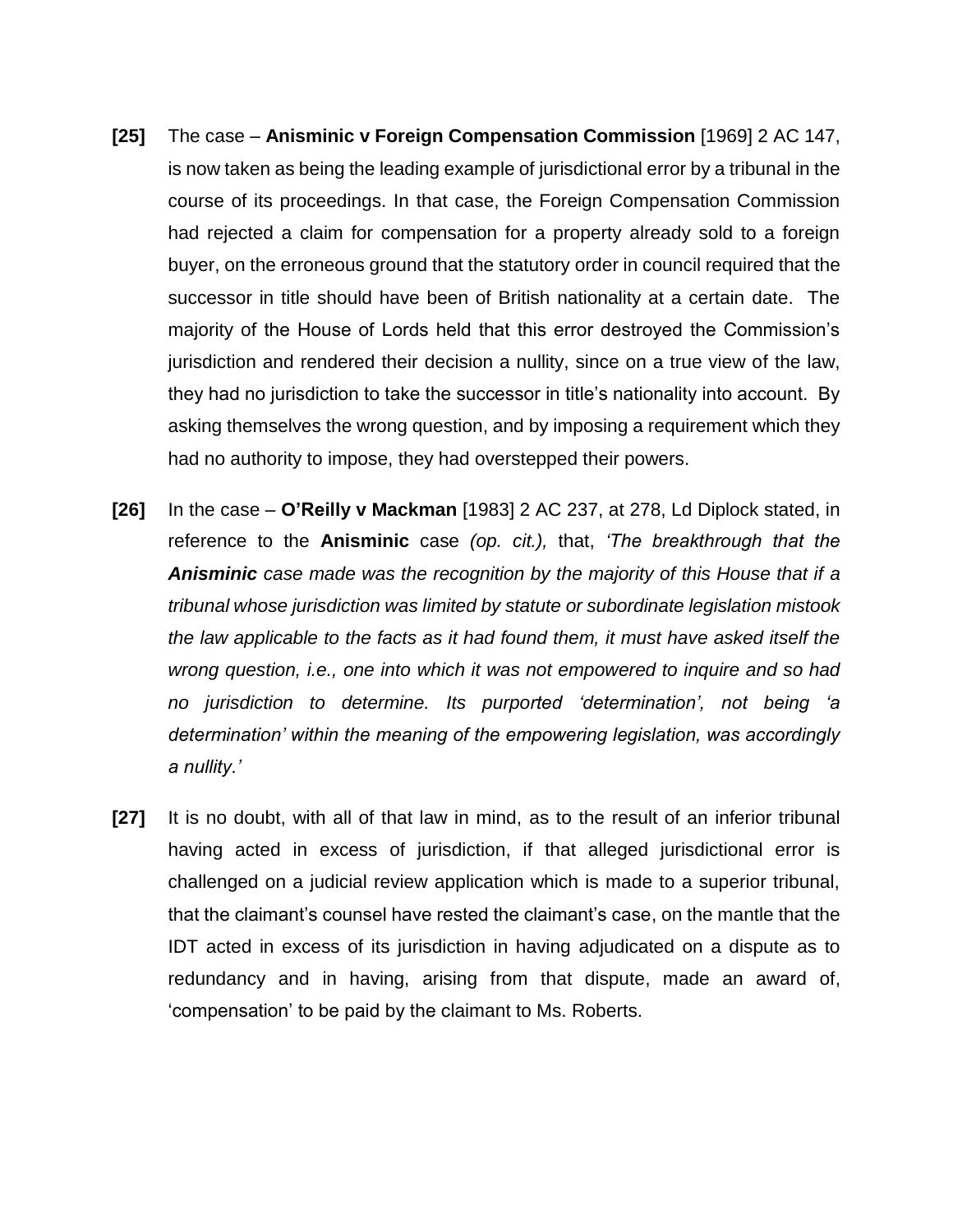### **Did the IDT act in excess of jurisdiction?**

- **[28]** In answering this question, what must be considered and what in fact has been considered by this court and what has been submitted on, extensively, by the parties' counsel, is the interplay, if any, between the relevant provisions of the LRIDA as regards what is an, 'industrial dispute' – those being general provisions and the specific or special provisions as regards redundancy and redundancy payments, as set out in detail, in the **ETRPA** and the **Employment (Termination and Redundancy Payments) Regulations 1974**.
- **[29]** I am of the considered opinion that in determining whether there is any such interplay and if so, what is the nature of same, as between those general provisions earlier referred to and the special provisions, earlier referred to, one must have regard to settled principles of statutory interpretation.
- **[30]** Before doing so however, it ought to be noted that the **ETRPA** was enacted in 1974, whereas the **LRIDA** was enacted in 1975 and in particular, **section 11A** thereof, was enacted in 1978. That is the section of that Act, under which the referral to the IDT by the Minister of Labour, in respect of this particular matter, was made.
- **[31]** I can, I think, do no better for present purposes, than quote from the Earl of Selborne LC in **The Vera Cruz** [1884] 10 App. Cas. 59, at 68 – *'Now if anything be certain, it is this, that where there are general words in a later Act capable of reasonable and sensible application without extending them to subjects specially dealt with by earlier legislation, you are not to hold that earlier and special legislation indirectly repealed, altered or derogated from, merely by force of such general words, without any indication of a particular intention to do so.'*
- **[32]** In **Blackpool Corporation v Starr Estate Co. Ltd.** [1922] 1 AC 27, at 34, Viscount Haldane stated: *'We are bound… to apply a rule of construction which has been repeatedly laid down and is firmly established. It is that wherever Parliament in an*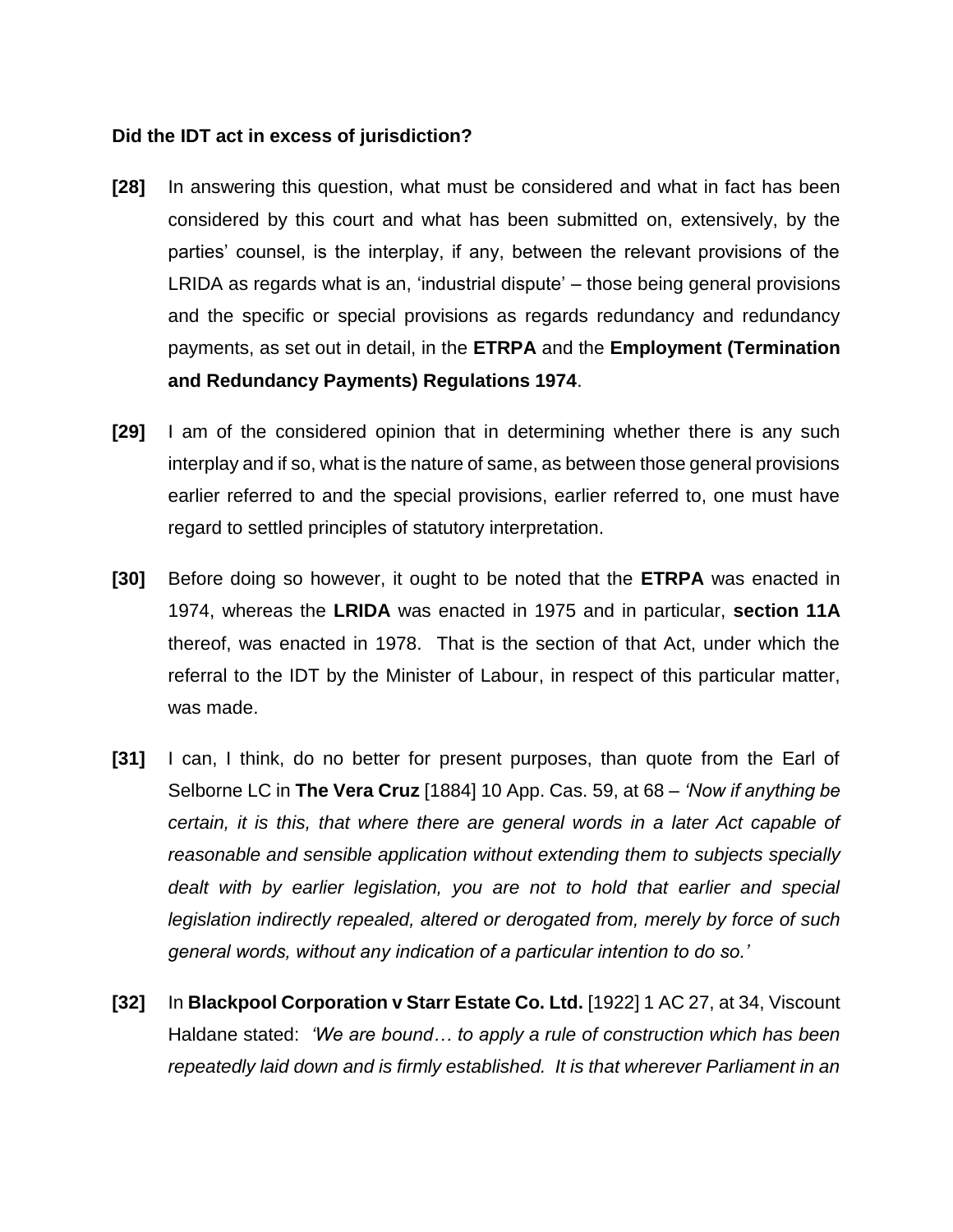*earlier statute has directed its attention to an individual case and has made provision for it unambiguously, there arises a presumption that if in a subsequent statute the legislature lays down a general principle, that general principle is not to be taken as meant to rip up what the legislature had before provided for individually, unless an intention to do so is specially declared. A merely general rule is not enough, even though by its terms it is stated so widely that it would, taken by itself, cover special cases, of the kind I have referred to.'* See: **Attorney General of Jamaica v Exeter Corpn.** [1911] 1K B 1092; and **Harlow v Minister of Transport** [1951] 2 KB 98.

- **[33]** In the **Vera Cruz** case *(op. cit.)*, **section 7 of the Admiralty Court Act 1861**, was under consideration, as that section of that Act, gave jurisdiction to that court, '*over any claim for damage done by any ship.'* It was held that that statutory provision, did not relate to an action for damages for loss of life under the **Fatal Accidents Act 1846**, actions under that Act being in respect of a special class of claims involving numerous and important considerations which the legislature could not be supposed to have had in mind in using words of so general a character.
- **[34]** In the matter at hand therefore, I am firmly of the view that the IDT did not have and does not have jurisdiction over redundancy matters, or that alternatively, even if it does, it must do so, in accordance with the statutory provisions pertaining to redundancy as set out in significant detail, in the **ETRPA**.
- **[35]** If it were otherwise, the **ETRPA** would be of little, if any relevance at all, as regards redundancy matters, since then, the IDT could exercise jurisdiction over such matters, without paying any regard to special statutory provisions, as regards same.
- **[36]** The Privy Council has applied the principle of, '*generalia specialibus non derogant*,' in the case: **Barker v Edger** [1898] AC 748, at 754, per Ld. Hobhouse, delivering the judgment of the Privy Council.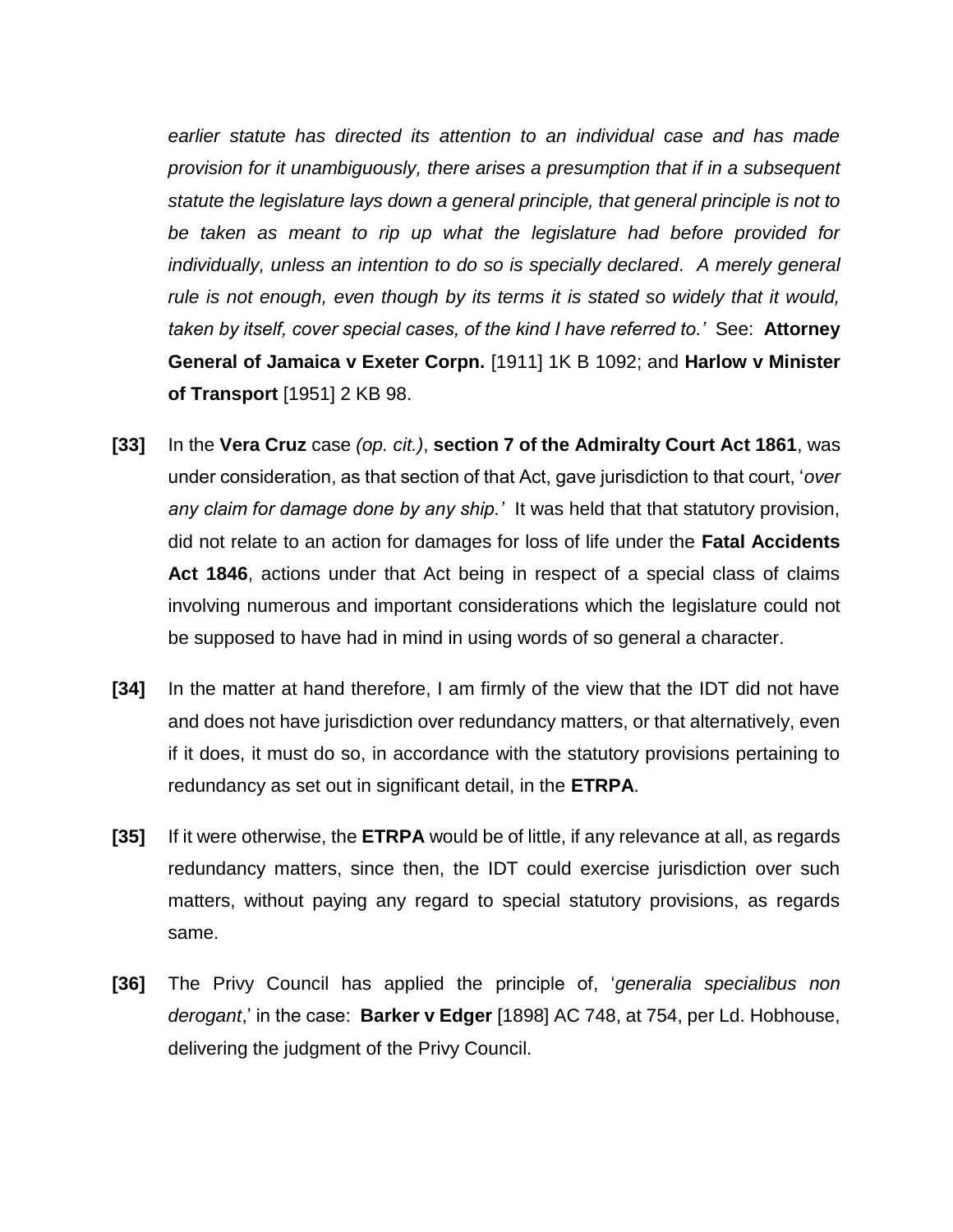- **[37]** In **Garnett v Bradley** [1877] 2 Ex D 349, at pp 351, Ld. Justice Bramwell, summed it up perfectly, as follows: *'That rule [that posterior laws repeal prior ones to the contrary] is subject to qualification excellently, as it seems to me, expressed by Sir PB Maxwell in his book on the interpretation of statutes. He says, at p. 157, under the heading 'generalia specialibus non derogant,' 'It is but a particular application of the general presumption against an intention to alter the law beyond the immediate scope of the statute to say that a general Act is to be construed as not repealing a particular one by mere implication. A general law does not abrogate an earlier special one. It is presumed to have only general cases in view and not particular cases, which have already been provided for by a special or local Act, or, which is the same thing, by custom. Having already given its attention to the particular subject and provided for it, the legislature is reasonably presumed not to intend to alter that special provision by a subsequent general enactment, unless it manifests that intention in explicit language.'*
- **[38]** It seems to me that if the legislative branch of government along with the executive branch, wish for the IDT to have jurisdiction over redundancy matters, then the legislature in particular, must expressly so provide for, within the provisions of the **LRIDA** and also, within the provisions of the **ETRPA**. That will then no doubt, require that either the **ETRPA** and the **LRIDA** be either amended, or, the **ETRPA**  will have to be repeal with the former of those two (2) options, being the one which is most likely to be exercised.
- **[39]** I agree with the claimant's counsel's submission that the IDT does not have jurisdiction over redundancy matters. If it were otherwise, the **ETRPA** would be rendered nugatory. The IDT does not have concurrent jurisdiction with the courts, in respect of redundancy matters.
- **[40]** I also, agree with the claimant's counsel's submission that the jurisdiction of the IDT is not derived from the Minister of Labour's referral to it, pursuant to the provisions of either section 9, 10, or 11 of the **LRIDA**.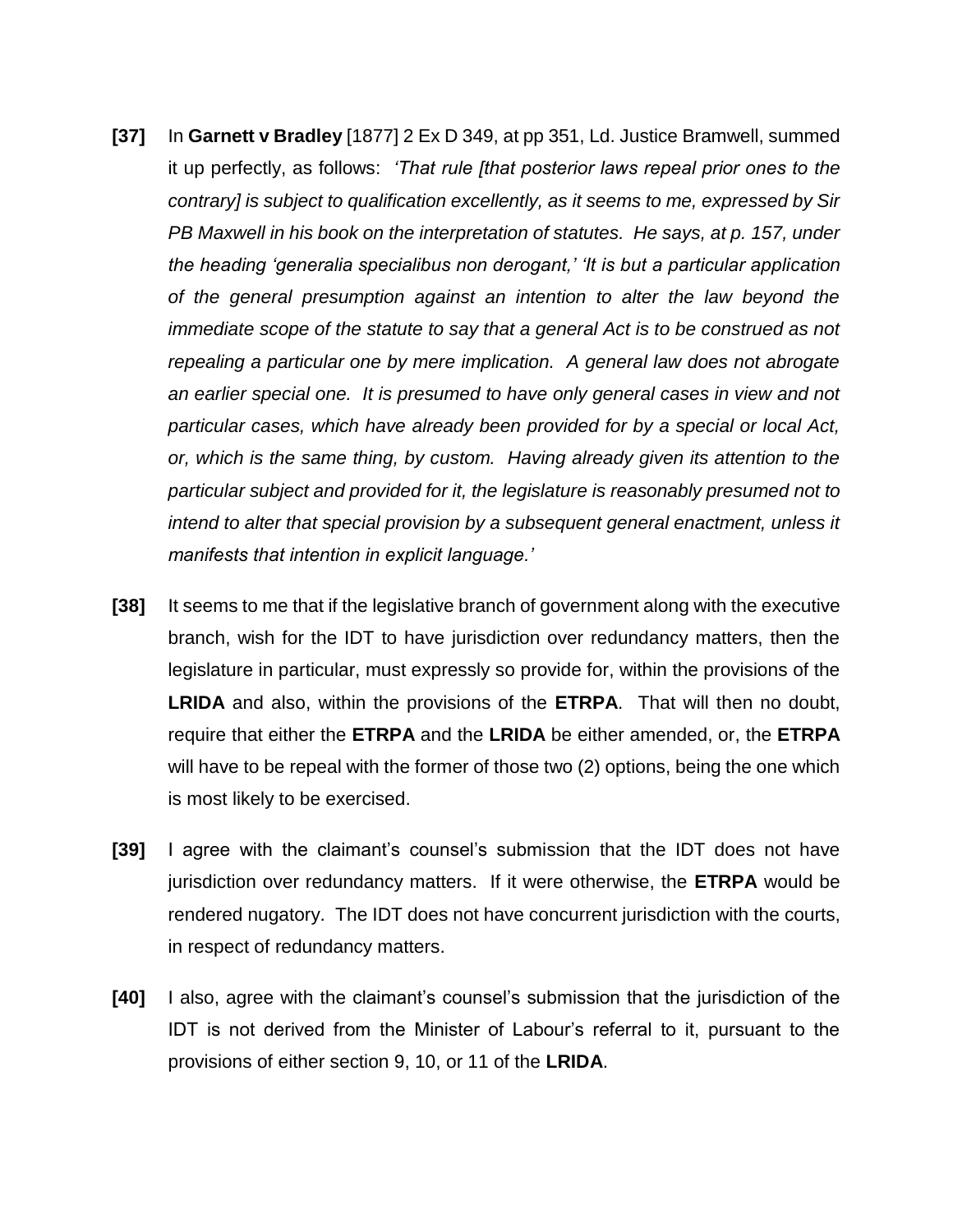- **[41]** It appears to me as though, the IDT was mistakenly of a different view in that regard, which is why they stated as follows: '*Counsel for the company challenged the Tribunal's jurisdiction to hear this dispute and we find it appropriate to point out that it is important for parties who appear before the Tribunal to appreciate that the IDT's to hear, determine and settle industrial disputes, is derived from the Minister's referral of the dispute under the relevant section of the Labour Relations and Industrial Disputes Act.'* I agree with the claimant's counsel's submissions, in that specific respect. (Italicized and highlighted in bold for emphasis)
- **[42]** I would instead, prefer to state that the IDT's jurisdiction comes into play and is utilized, in circumstances wherein a referral to it has been made by the Minister of Labour, pursuant to the provisions of either section 9, 10 or 11 of the **LRIDA** but its jurisdiction arises from the provisions of the **LRIDA** and is therefore, derived from those provisions, rather than from the Minister's referral to it.
- **[43]** Thus, if the Minister of Labour refers to the IDT, a matter which the IDT has no jurisdiction over, because the **LRIDA,** read along with the **ETRPA**, do not provide it with that jurisdiction and the IDT proceeds to hear and make a final ruling on that matter, then not only can the Minister's referral be successfully challenged for absence of jurisdiction but also, so can the IDT's award on same, on the very same ground – absence of jurisdiction.
- **[44]** It is clear to me, that the IDT was of a different view, at the time when it was hearing the relevant dispute and when they made the award which they did, in respect thereof.
- **[45]** The following extract from the award, I think, makes this clear: 'The Tribunal had proposed commencement of the hearing of this matter on July 8, 2014. Mr. Gavin Goffe, Attorney-at-law in the law firm Myers, Fletcher and Gordon, representing CML, by letter of the same date, advised the Tribunal that he was unable to attend due to a prior engagement. In his letter, he stated in part, as follows: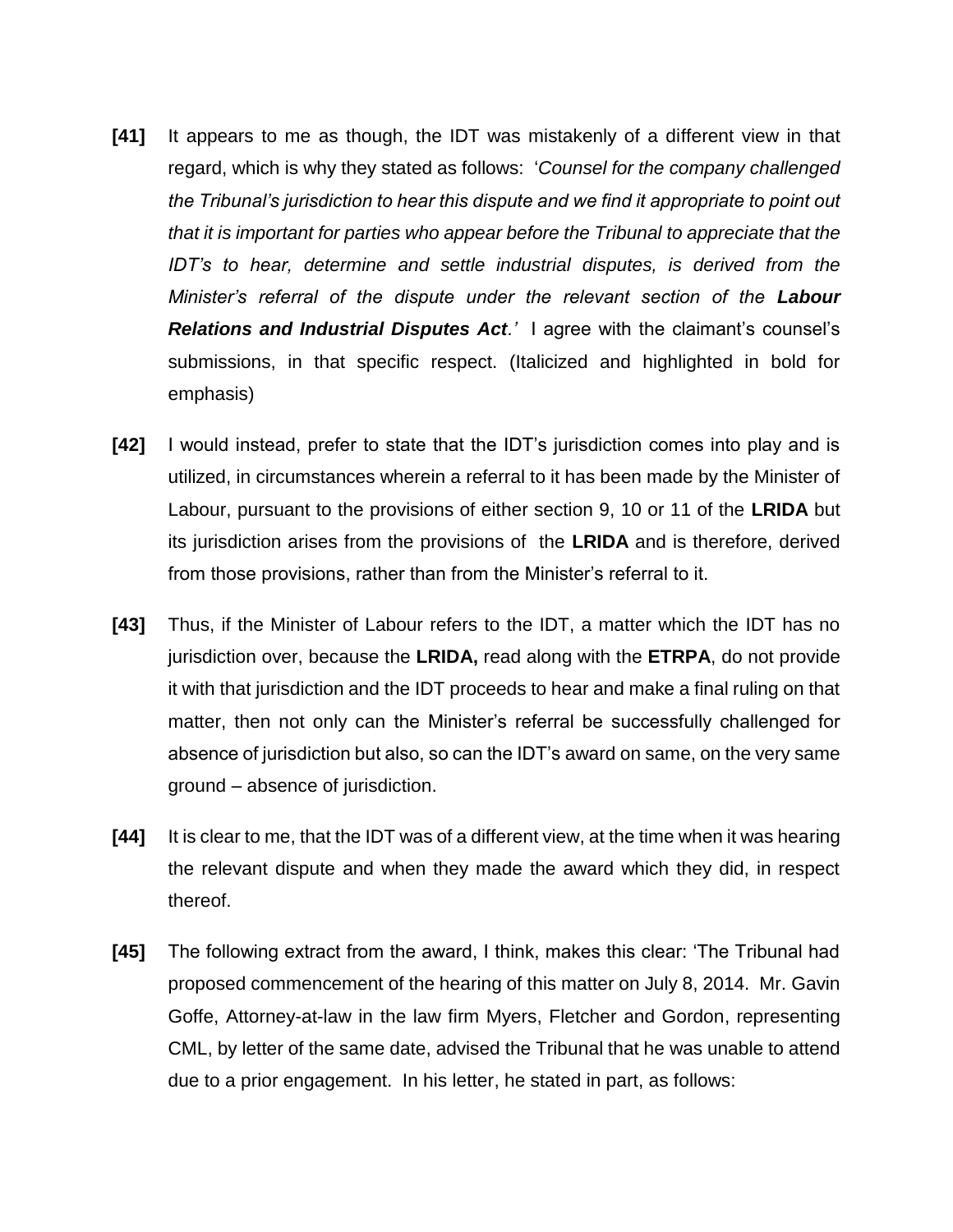*'We are of the view that the referral of this matter to the Industrial Disputes Tribunal is ultra vires of the Minister as it is not an 'industrial dispute' as defined in the labour Act.'*

He ended his letter by stating –

*'Chartermagnates does not therefore agree with the Terms of Reference as framed and requests that the matter be remitted to the Minister of Labour for further consideration.'*

- **[46]** Mr. Goffe subsequently wrote to the Honourable Minister of Labour and Social Security on August 13, 2014, enclosing a copy of his letter of July 8, 2013 addressed to the Tribunal.
- **[47]** He inquired of the Minister whether this matter was referred to the IDT in error as there was a need to understand whether the IDT had jurisdiction and stated that CML was reluctant to attend the hearing before understanding the basis of the referral.
- **[48]** The Tribunal communicated the objection raised by the attorney to the Ministry of Labour and Social Security and by letter dated January 2, 2015 the Ministry advised as follows:

*'….It is the position of this Ministry that the matter was correctly referred to the Tribunal under whose jurisdiction the dispute now resides.'*

- **[49]** The tribunal convened a sitting on February 16, 2015. At the commencement the attorney stated that his client ML was maintaining its challenge to the jurisdiction on the basis that it was not an industrial dispute and therefore the Minister of Labour and Social Security has no authority to refer the matter to the IDT.
- **[50]** *The Tribunal informed the Ministry of Labour and Social Security of this further objection and the Ministry replied reiterating that the dispute was properly referred and would therefore not be withdrawn.*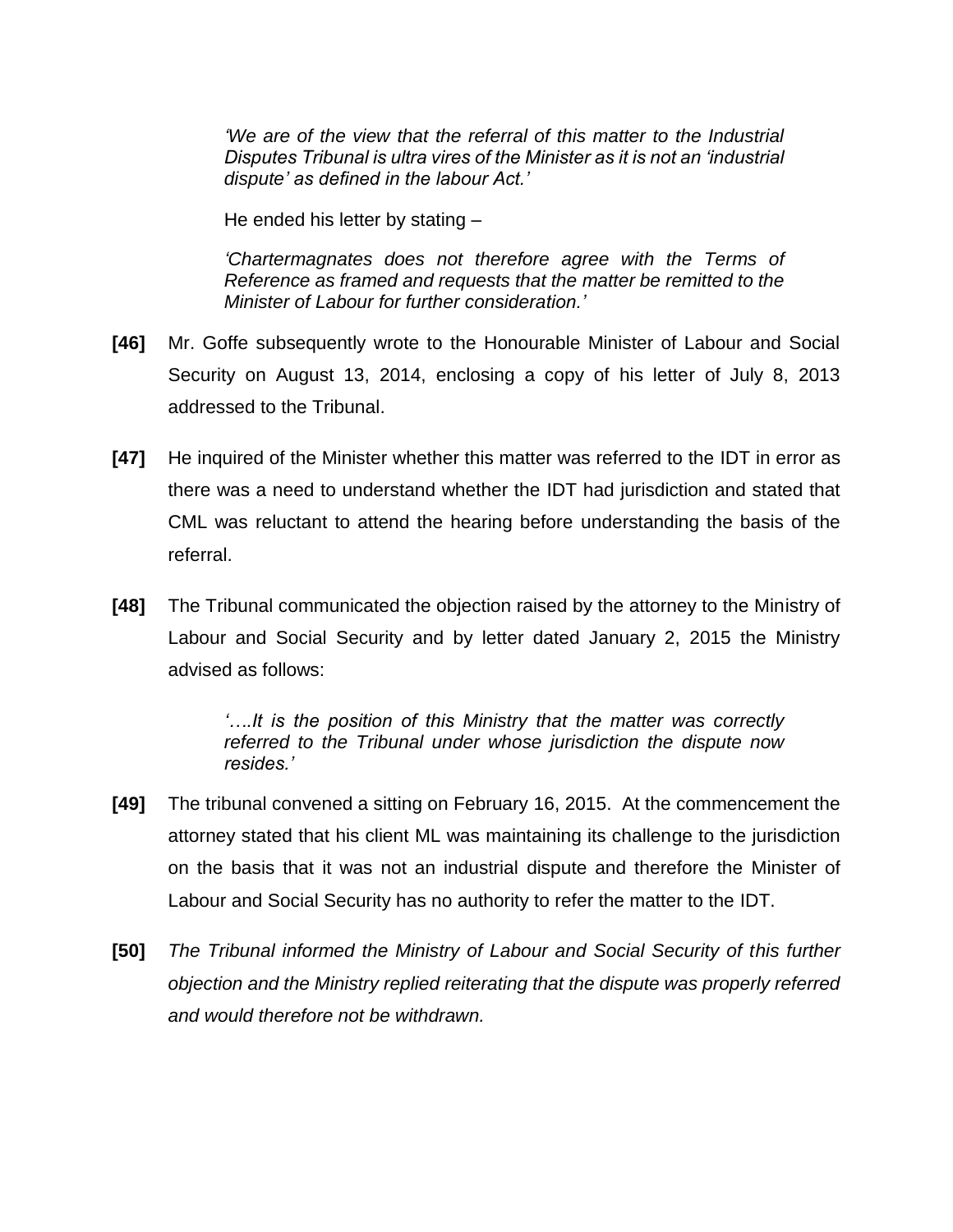- **[51]** Members of the Tribunal were clear in their minds that the Terms of Reference having been referred to the Ministry of Labour and Social Security on two (2) occasions, and the Tribunal having been informed that the matter was properly referred for settlement, agreed that they had the authority to hear the matter.
- **[52]** To my mind therefore, the IDT was of the view that once the dispute had been referred to it, by the Ministry of Labour, they (the IDT) had jurisdiction to address and resolve said dispute. I disagree strongly with that expressed view of theirs, because legally, that view is not one which, to my mind, can properly be supported, based on the authorities earlier referred to, such as the **Anisminic** case and **O'Reilly v MacKman** *(op. cit.)*.
- **[53]** What is, to my mind, also interesting about this particular matter, is that, whilst it may just be an unintended coincidence, it does appear to me as though the IDT, in calculating the redundancy pay which ought, in its view, to have been paid by the claimant to Ms. Roberts and therefore, in making the award in Ms. Roberts' favour, which is what it did, apparently utilized some of the applicable provisions of the **Employment(Termination and Redundancy Payments) Regulations**, in particular, paragraph 8 of those regulations, in order to do so.
- **[54]** The same provides at 8 (1) (b) that*: '… the amount of the redundancy payment to which an employee other than an employee engaged in seasonal employment is entitled in respect of any period, ending with the relevant date, during which the employee has been continuously employed, shall be – in respect of a period of more than ten (10) years of employment –*
	- *i. for the first ten (10) years reckoned, the sum arrived at by multiplying two (2) weeks' pay by that number of years; and*
	- *ii. for the years remaining, the sum arrived at by multiplying three (3) weeks pay by the number of such remaining years.'*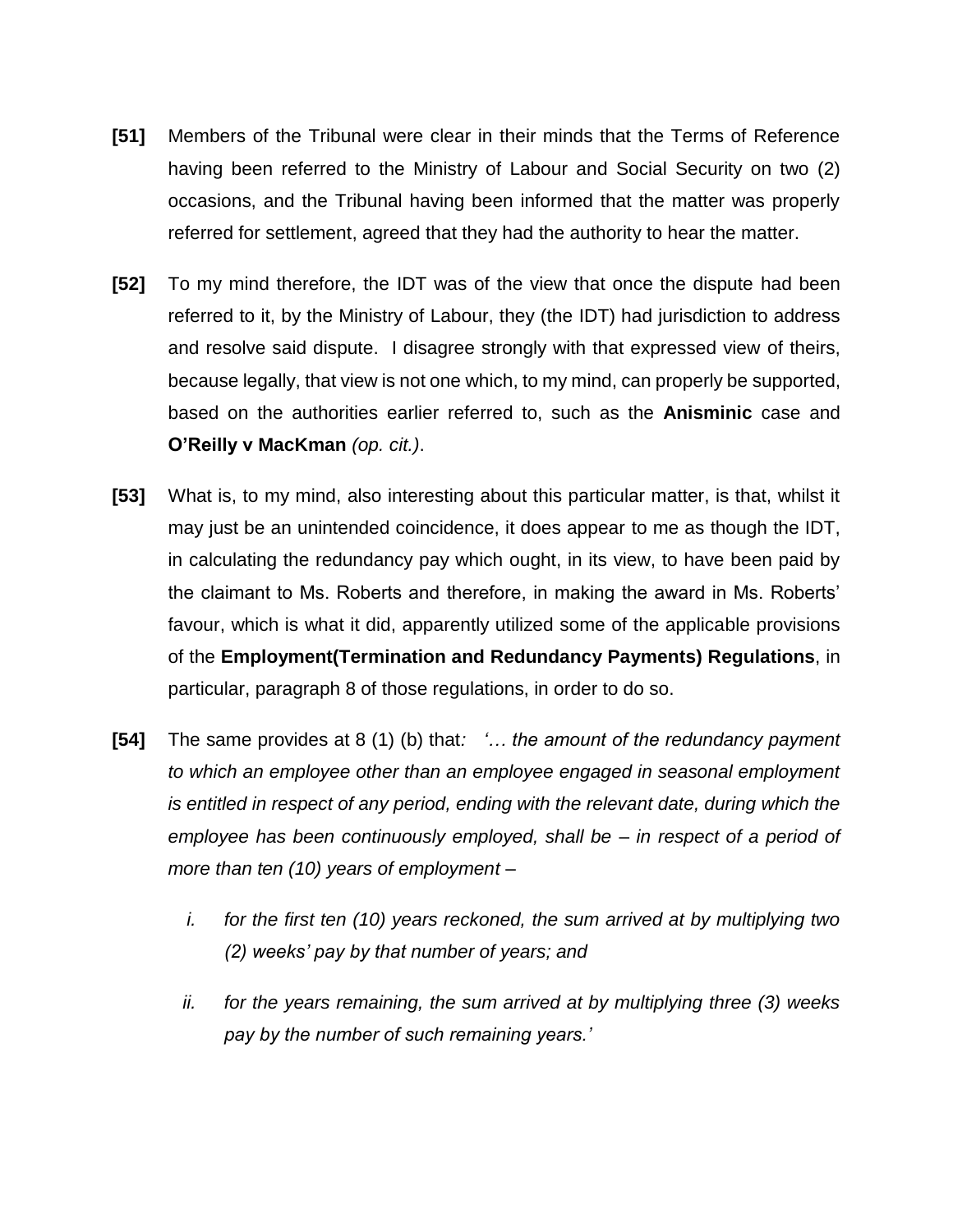- **[55]** It is to be recalled that at the time when the claimant's business was taken over by another business, the claimant had been employed for 26 years and some months. Whilst the IDT seemingly did not take into account those months in calculating the redundancy payment which should be made to Ms. Roberts as, 'compensation' and it is regulation 8 (2) which specifies whether those months should be taken into account and if so, how; it strongly appears to me as though the IDT took into account the 26 years of Ms. Roberts' employment with the claimant and calculated the, 'compensation' to be made to her, by the claimant, for those years, in accordance with **regulation 8 (1) (b) of the Employment (Termination and Redundancy Payments) Regulations**.
- **[56]** It is also of interest to note that **regulation 4 (3**) read along with **regulation 5 (1) (a)** of the said regulations, make it apparent that: If a business is transferred from one person to another, the period of employment of an employee in the business at the time of the transfer shall count as a period of employment with the transferee and that the continuity of an employee's period of employment is not broken by such a transfer.
- **[57]** It is true that the IDT is not bound by the rigours of the common law, but it would be very surprising to me and perhaps even alarming, if the IDT could in exercise of its statutory provisions, expressly disregard the **ETRPA's** provisions, in circumstances wherein, their jurisdiction to so, has not been expressly set out, in either the **ETRPA** or the **LRIDA**. If that were so, it would then mean that the **LRIDA**  would effectively have repealed the provisions of the **ETRPA**, as regards matters of redundancy. A general Act, with general provision, cannot be taken as repealing an earlier Act with special provisions pertaining to a special type of situation, for example redundancy, without express words making it clear that the legislature had so intended.
- **[58]** Finally, I will state that the declaratory relief sought by the claimant, will be denied, in exercise of this court's discretion, as the scope of said declaratory relief, is far too broad. The declaratory relief sought, is that the term, 'dispute of rights' in